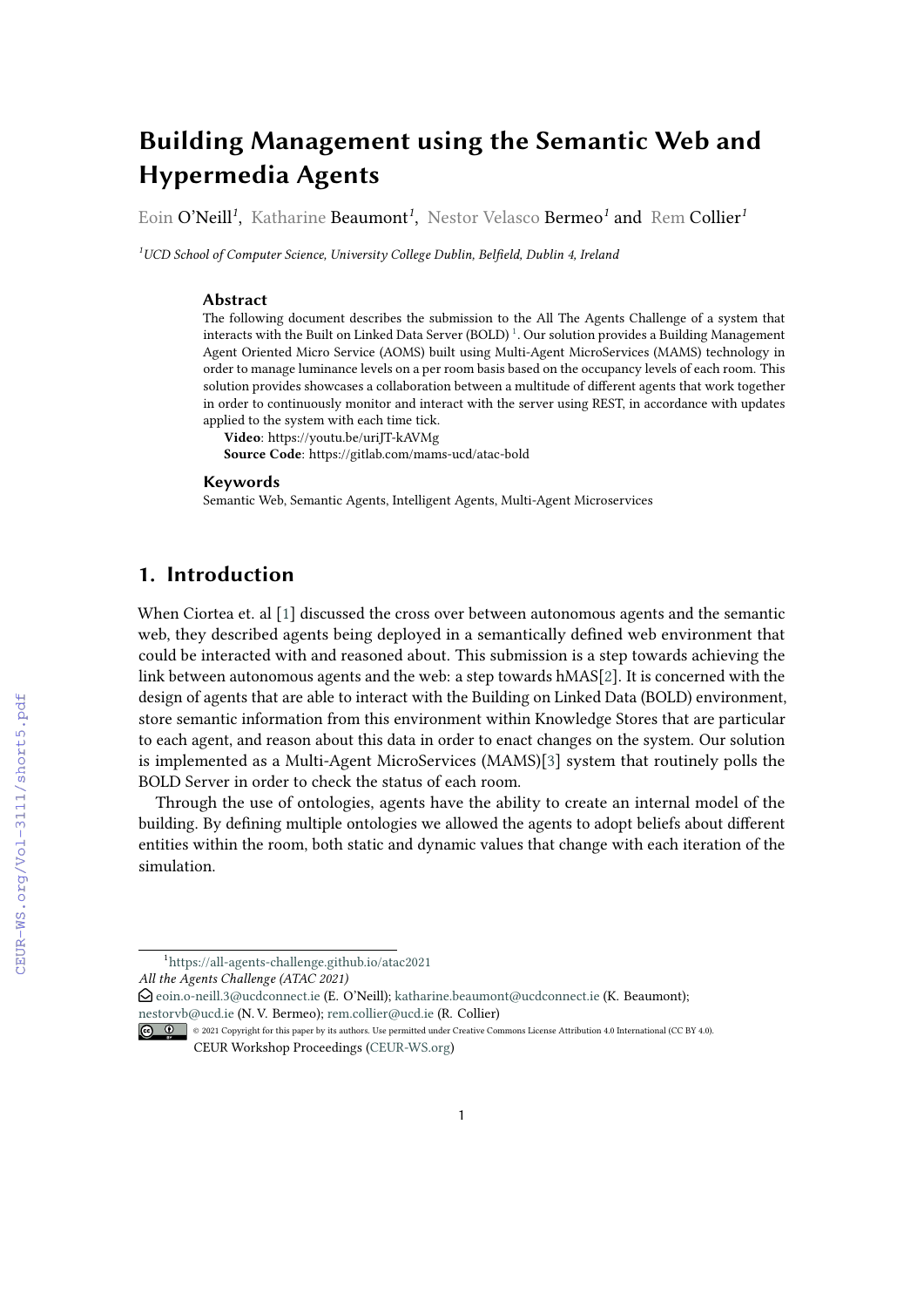### **1.1. Technologies**

This system combines semantic web, multi-agent systems and web technologies. The overall system is build using the Multi-Agent MicroServices (MAMS) [\[3,](#page-5-0) [4,](#page-5-1) [5\]](#page-5-2) architectural style. MAMS promotes the creation of systems that are comprised of Agent-Oriented MicroServices (AOMS) and Plain-Old MicroServices (POMS). In this approach, AOMS are comprised of one or more agents whose state is partially exposed through a REpresentational StateTransfer (REST) interface. In our system, the AOMS is the Building Management Service presented in Figure [1.](#page-1-0) This service interacts with the Built on Linked Data (BOLD) Server, a semantically defined building environment which models the IBM building in Dublin, Ireland. The agents in this system interact with the environment using REST to retrieve updates about the current state of the environment. This information is then incorporated into their logical reasoning apparatus.

The ASTRA programming language is used because BDI agents are both reactive and responsive to their environment. They continually receive events from the environment and update their beliefs, which are incorporated into flexible plans [\[6\]](#page-5-3). They offer significant advantages in developing autonomous systems and support the incorporation of a range of AI techniques [\[7\]](#page-5-4).

Using ASTRA allows agents to take advantage of ASTRA's modularity [\[8\]](#page-5-5). ASTRA modules represent internal libraries, which allow for five kinds of annotation: terms, formulae, sensors, actions and events [\[8\]](#page-5-5). A single agent can create several copies of the same module, with different names and states [\[8\]](#page-5-5). The key module in the current system is the Jena Module, which acts both as a Knowledge Store for the agents and as an interface that connects agents to semantic web technology. The RDF Schema module allows the agent to identify the relationships between the different entities within the system in order to classify different parts of the building. This allows the agent to adopt beliefs about the environment which leads to action based on these entities. This is further discussed in [2.2.](#page-2-0)

<span id="page-1-0"></span>

## **2. System architecture**

**Figure 1:** System Diagram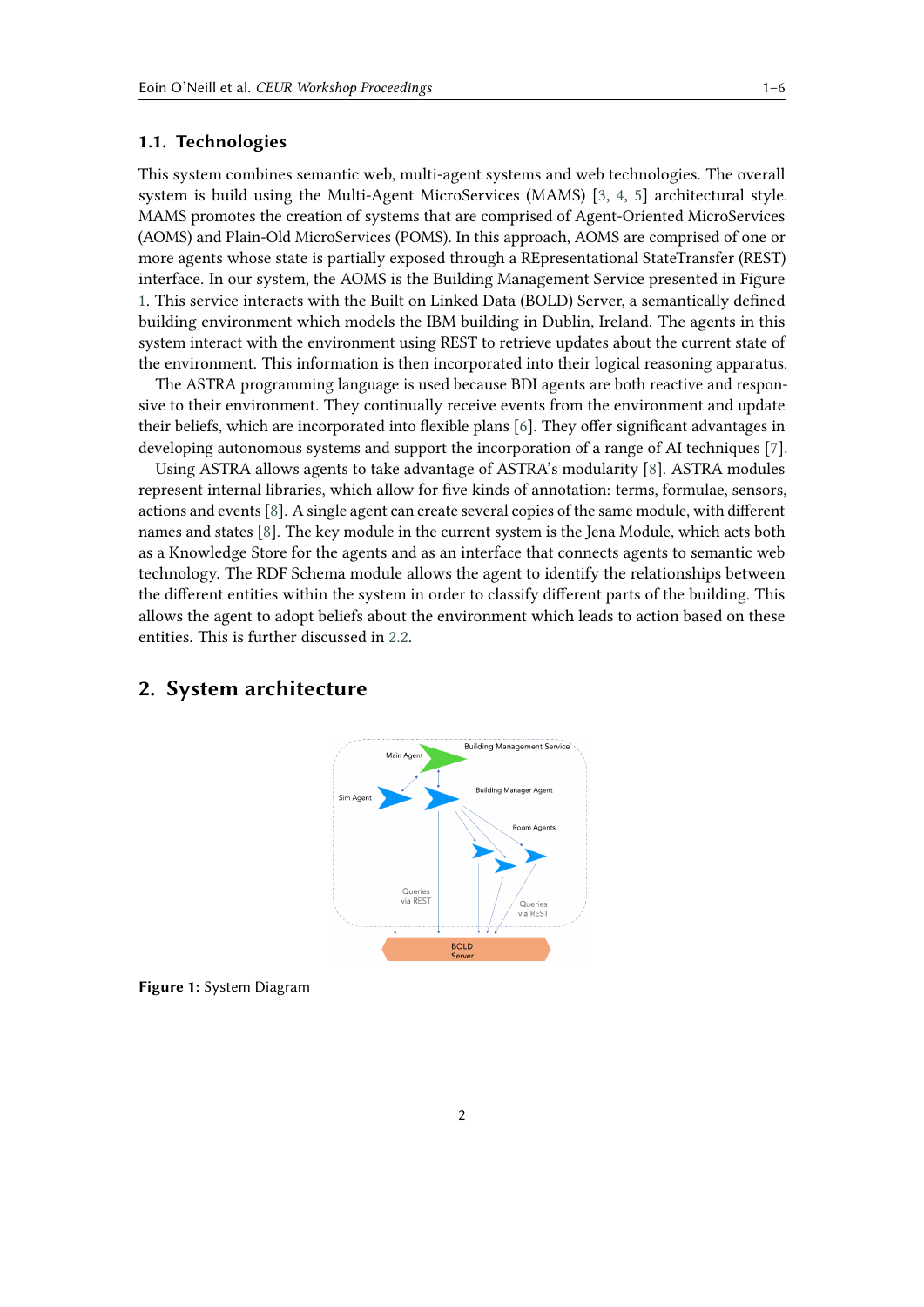#### **2.1. Building Management Service**

The Building Management Service comprises of a number of BDI agents. A Main agent has initial beliefs concerning the sim url of the building and the building url: these are the BOLD Server endpoints. The Main agent starts the Sim agent and injects it with the sim url. The Sim agent iteratively queries the url, replacing the contents of the Knowledge Store with the results of each request.

During the first iteration, the Sim agent sends a message to the Main agent to inform it that the BOLD Server is running. The Main agent then creates the Building Manager which has the dual responsibility of mapping the building and creating Room agents for each room it finds. The building to be explored is passed by the Main agent.

To map the building, the Building Manager recursively iterates through the building using the **brickf:hasPart** predicate. The Building Manager uses it's Knowledge Store, referencing schema and maintaining a set of internal beliefs about the places that have been explored. Once complete, it queries the Knowledge Store returning the urls of all the rooms identified by the **rdf:type** predicate, where the object is the **brick:Room** concept. Once complete, the Building Manager creates a Room agent for each room, and initialises them with their individual room url.

Each Room agent then queries all of the resources that exist within it's room, searching for things using the **brickf:isLocatedIn** predicate. It maintains a set of beliefs about the properties associated with various things that it finds.

On successive iterations, the Room agents use these beliefs to capture the updated state of the building after each iteration. The Room agent is interesting because it maintains two RDF triple stores: a *static* one for triples that do not change; and a *dynamic* one for triples that do change (i.e. the properties of the things in the room). This allows us to minimise the number of GET requests required on each iteration.

The overall behaviour of the system is driven by the Sim agent which is responsible for detecting the start of each iteration of the simulator. Upon detection, the Sim agent informs all the Room agents via internal message passing which is routed via the Main agent and the Building agent. Upon receipt of this message, each Room agent updates their dynamic belief store by querying all the things that it knows of in the room. If the room is unoccupied but the lights are left on, the agent turns the light off by issuing a PUT request to the resource with the appropriate TURTLE content.

#### <span id="page-2-0"></span>**2.2. Jena Module (RDF Knowledge Store) and RDF Schema Module**

A core component of the agents is the use of Apache Jena and modules. Apache Jena is an open source framework that provides tools to interact with the Semantic Web and Linked Data applications. ASTRA uses modules to represent internal libraries and agents access the library via the module API [\[9,](#page-5-6) [8\]](#page-5-5).

The Knowledge Store is the module used by the Building Manager, Room and Sim to interact with the building via REST and add the information returned (in the form of turtle) to the Jena model contained within it. Each agent has an individual Knowledge Store. See Figure [2.](#page-3-0) In addition, an RDF Schema module allows agents to interact with RDF Schema. Given Room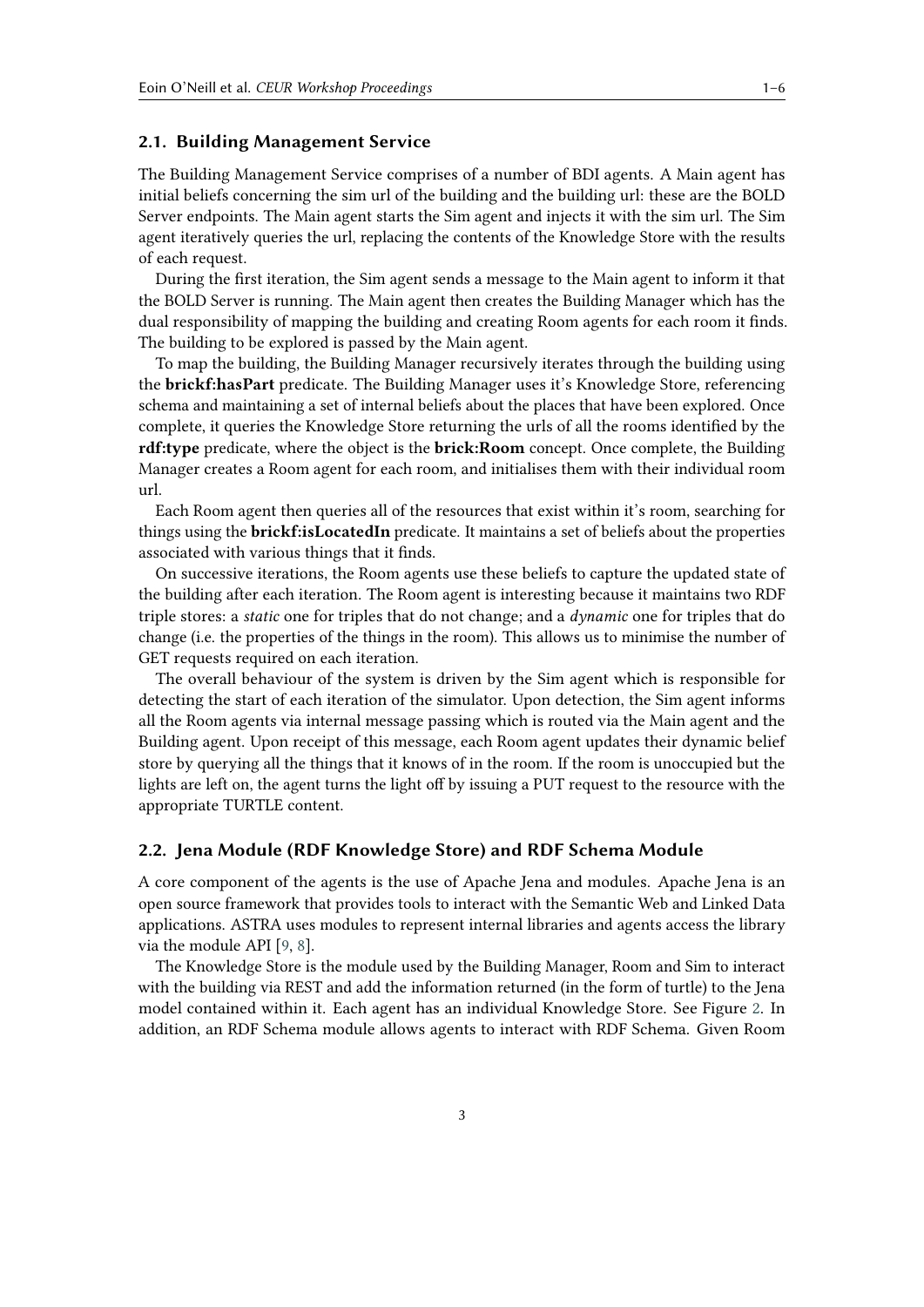agents must cater for both static and dynamic knowledge, they are given two Knowledge Stores: one for the static knowledge and one for the dynamic knowledge. In this way, the Room agents only need to update the dynamic knowledge on each iteration.

The Jena integration itself takes advantage of two ASTRA features: custom events and custom formulae. The custom event model allows agents to be notified when a url has successfully been read. The TripleFormula class is created to provide an internal representation of Triples. ASTRA includes a mechanism for expressing custom formulae in the agent code which is implemented using the RDFSchema module. For example, in ASTRA, to query room triples, we use rdf.type(string url, brick.qualifiedName("Room")). A NodeFactory class is then created to extend the basic reasoner to support the new triple formulae. The actual support is implemented in a TripleNode class. Finally, the Knowledge Store modules are registered with the agent using the Queryable interface. Implementors of this interface are sources of potential formulae to be matched against a query during the reasoning process. These potential formulae are then processed in the <code>TripleNode $^{\rm l}$ .</code>

<span id="page-3-0"></span>

**Figure 2:** Agent-BOLD Server Interaction

## **3. Dynamicity and Coordination**

The Building Management system supports dynamicity and coordination. The agents in this system are dynamic in the sense that they react to changes in the environment. Based on their updated set of beliefs, the Room agents enact changes on the environment individually by making RESTful calls to the BOLD server in order to turn light switches on and off based on the values of both luminance and occupancy levels.

The Room agents also update their state each time there is a time tick in the environment. Using the dynamic Knowledge Store, each Room agent maintains an up to date description of

<span id="page-3-1"></span><sup>1</sup> Implementations of all these classes can be found in [https://gitlab.com/mams-ucd/mams-cartago/-](https://gitlab.com/mams-ucd/mams-cartago/-/tree/master/mams-astra-jena) [/tree/master/mams-astra-jena](https://gitlab.com/mams-ucd/mams-cartago/-/tree/master/mams-astra-jena) and are now part of the MAMS codebase.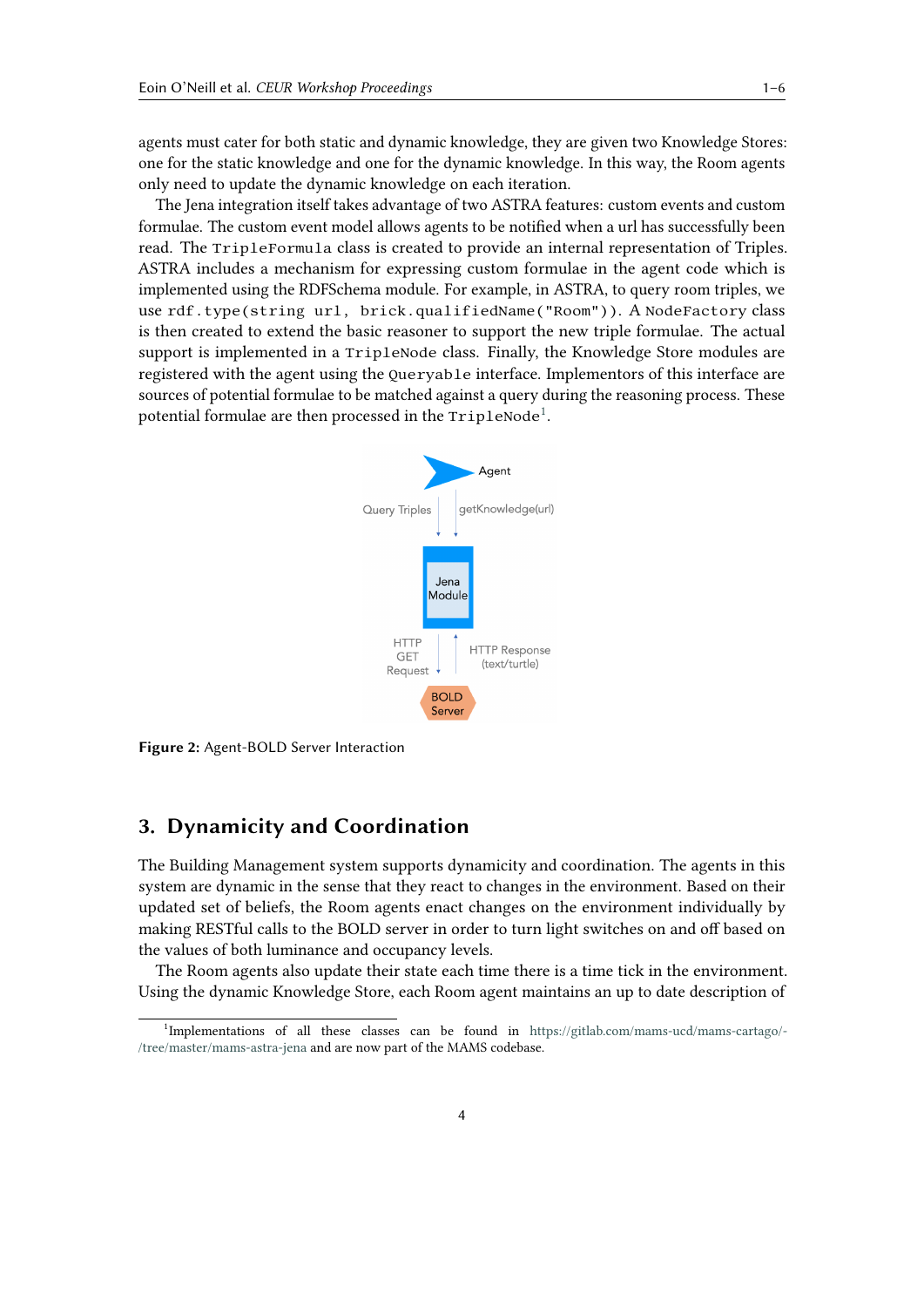its room in accordance with the information provided by the server. To do this, Room agents clear their dynamic Knowledge Store and update their beliefs. This effects the actions they perform on the environment.

This is a fully coordinated system with multiple agents communicating using FIPA-ACL. When created, the Sim agent issues a message to the Main agent. On receipt of this first message, the Main agent creates the Building Agent.

For every subsequent time tick, the Main agent forwards the message to the Building Manager agent, who in turn forwards the message to each Room agent, prompting them to act.

## **4. Existing work and challenges**

The combination of BDI agents with semantic web technology has been broached with JASDL [\[10\]](#page-5-7). This uses an annotation system in a way that is similar to the way our approach uses ASTRA modules. However this can be seen as a tighter integration, with a strong coupling with an agent's beliefs. In the system presented in this paper, the use of modules is more akin to adding a skill to the agent, that informs but does not integrate with, nor enforce the consistency of beliefs. It is a more loosely coupled integration.

By allowing this, this system can integrate with multiple ontologies simultaneously. A disadvantage is that there is no enforced consistency, but an advantage is that it paves the way for future work involving the dynamic insertion of modules. This would allow agents to discover which ontologies are required at runtime, making them more flexible, and facilitating reuse across different environments.

In [\[11\]](#page-5-8), the vision for the coming web is described in it's entirety. It describes how the semantic web will lend a hand in creating a web of resources, each of which could be it's own network in turn, such as an encapsulated neural network. This allows for resources such as computational entities to exist within the network, and for those resources to also make use of other resources within the network. This was one of the core tenets of the MAMS vision, with agents themselves exposing different aspects of themselves as virtual resources on the web, while also utilising the web in order to achieve system and individual agent goals.

It is the hope of the authors that future work will build on ideas in this submission, moving towards agent systems that are situated in a web environment, with a modular use of ontologies, in order to learn relationships that exist across the network. By observation and reasoning about the network, agents can start to autonomously, at runtime utilise semantically defined, previously unknown resources on the network.

## **Acknowledgments**

This research is funded under the SFI Strategic Partnership Programme (16/SPP/3296) and is co-funded by Origin Enterprises plc.